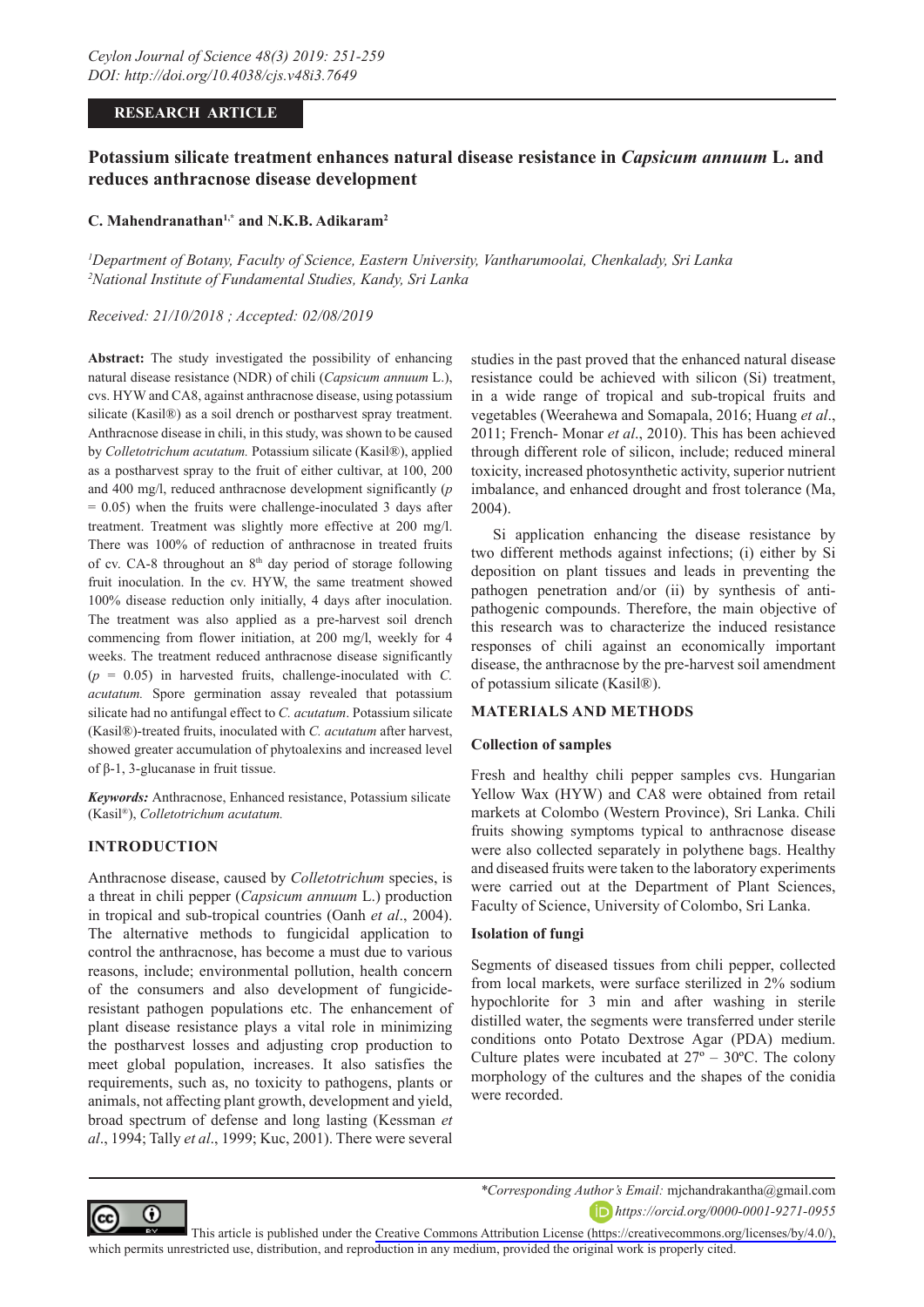### **Postharvest application and optimization of Potassium silicate (Kasil®)**

The effect of postharvest application of Potassium silicate (Kasil<sup>®</sup> 2236(K32), weight ratio SiO<sub>2</sub>: K<sub>2</sub>O = 2.23, weight %  $SiO_2 = 24.8$ ) and development of anthracnose disease in chili pepper *c*vs. HYW and CA-8 was tested. Solutions were prepared by dissolving the required amount of Potassium silicate (Kasil®) in sterile distilled water to obtain final concentrations of 0 (control), 100, 200 and 400 mg/l. Tween 20 (50µl /l) was added to all solutions as a wetting agent.

Eighty (80) healthy chili pepper fruits, consisting 40 samples from each cultivar ( $n = 40 \times 2$ ), were used for this experiment. Surface sterilized samples were arranged in eight moist chambers ( $n = 10 \times 4 \times 2$ ), sprayed with the Potassium silicate (Kasil®) solution, prepared in above concentrations, using atomizer pump (KnfNeuberger D-79112, Freiburg) and were incubated at the room temperature (28 $\pm$  2 °C). After 72 hours of incubation, the samples were wiped with sterile cotton wool, soaked with SDW in order to remove any chemicals remaining on the surface of the fruits and were challenge inoculated with 20 µl conidia suspension (l x 106 spores/ml) of *C. acutatum*. Four to five inoculations were made along the long axis, depending on the length of the fruit. The diameter of lesions was measured daily in two places of the inoculated site (at right angles to each other) and the lesion area was calculated. All treatments were arranged in a CRD. Data were analyzed by ANOVA using general linear model (GLM) procedure and means were separated by Duncan's Multiplel Range Test using SAS computer software (Release 6.12), at p<0.05 significant level.

## **Testing antifungal effect of potassium silicate (Kasil®) on spore germination of** *C. acutatum*

Suspensions of potassium silicate (Kasil®) solutions were prepared by dissolving the required amount of the chemical in sterile distilled water, to obtain the final concentrations of 0, 20, 100 and 200 mg/l and with Tween 20 (50µl /l) as a wetting agent. Slide germination test with the conidia suspension of *C. acutatum* was carried out using the above solutions. 10 µl of conidia suspension was mixed with 10 µl of chemical elicitor solution on a glass slide. Control contained 10 µl of suspension of conidia and 10 µl of SDW. The slides were incubated in moist chambers at room temperature  $(28\pm2^0c)$ . After 24 h, a drop of lacto phenol in cotton blue was added to terminate further germination. The total number of conidia and the number of germinated conidia with appressoria were counted in 3 randomly selected microscopic fields (x 400). A total of 18 microscopic fields were observed per concentration. Percent germination and appressoria formation were determined for each concentration.

## **Assessment of enhanced defense responses of fruit samples, treated with potassium silicate (Kasil®)**

#### *TLC bioassay*

Potassium silicate (Kasil®) treated and control (SDW)

fruits, inoculated with conidial suspension of *C.acutatum*, were used in this experiment. Extraction was done in ethyl acetate (10g tissue / 50 ml ethyl acetate), from 50g of peel tissues, collected from beneath the inoculated sites under vacuum with constant magnetic stirring for 1 h and was filtered through Whatman No. 1 filter paper. Fresh ethyl acetate was added to the residue and extraction was repeated for two more times. The extracts were pooled and evaporated to dryness (Adikaram and Ratnayaka Bandara, 1998) in a rotary evaporator at 40 0C (Staurt RE 300). The crude residue was collected in 500 µl of ethyl acetate. A 100 µl aliquot of this extract was spotted on glass plate coated with silica gel (13 %  $\text{CaSo}_4$ ,  $\text{GF}_{254}$ , BDH). The plate was then developed in chloroform: methanol (95:5 v/v) and air dried over night to remove remaining solvent. The developed TLC plate was sprayed with the conidia suspension of *C. cladosporioides,* using an atomizer pump (Knf, Neuberger, D-79112) and the TLC plate was incubated in a moist chamber at 20 °C. Presence of antifungal compound was identified by the lack of aerial mycelium in the relevant zone (Klarman and Stanford, 1968).

### *Defense-related enzymes – β -1, 3-glucanase*

Small segments of fruit peel of chili pepper (1 x 1cm area and 2mm depth) surrounding the inoculated sites were excised and were extracted using the method of Dann and Devarall (2000). From these segments, 1g of sample was homogenized at 11,000 rpm in a pre-cooled centrifuged tube with approximately 1% (w/w) PVPP (Polyvinylpolypyrolidone) and 5 ml, 50mM potassium acetate buffer pH 5, containing 1mM EDTA and 5mM reduced glutathione that was added immediately prior to homogenization. Extracts were centrifuged and supernatants were stored at  $-17$  °C until used as crude extract in assay of enzyme activities.

β-1, 3-glucanase activity was assayed based on the method described by Dann and Devarall (2000). The assay relies on the release of a soluble and measurable dye when the substrate, azurine-crosslinked Pachyman (AZCL-Pachmyman), is hydrolysed by endo- β-1, 3-glucanase. The substrate was developed and formulated as a tablet by Megazyme Australia P/L. Potassium acetate buffer (1.6 ml, 10mM, pH 5) and 0.4 ml of a crude extract was added to a centrifuge tube and allowed to equilibrate to 30 0 C for 3 minutes. One substrate (Pachyman) tablet was suspended 4 ml of double-deionized water and vortexed (Whirlimixer<sup>TM</sup>, Fisher brand) to maintain a homogenous suspension. The reaction was initiated by the addition of 0.4 ml of the substrate suspension and was stopped after 10 minutes by addition of 2.8 ml of 20% (w/v) Tris. The tube was vortexed, at room temperature (28  $^{\circ}$ C  $\pm$ 2) for 5 minutes and centrifuged at approximately 9000 G for 3 min. Absorbance was measured at 610 nm against a blank containing substrate but no enzyme extract, using a spectrophotometer (Cam Spec M302). The Enzyme activity was expressed as change in optical density. The experiment was repeated twice with different sets of peel samples. Data were analyzed by ANOVA using general linear model (GLM) procedure and means were separated by Duncan's Multiple Range Test using SAS computer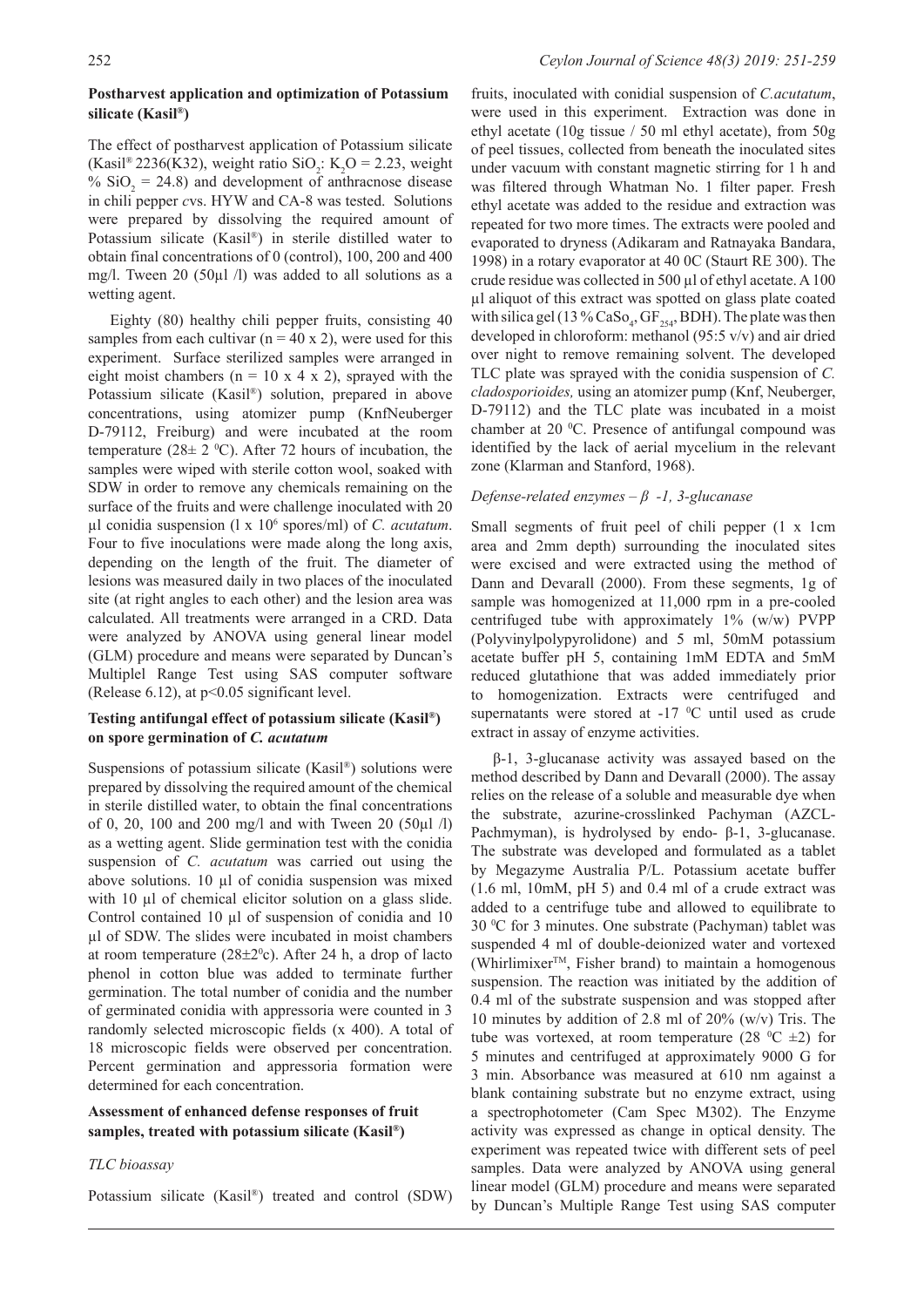software (Release 6.12), at  $p < 0.05$  significant level.

### **Pre-harvest treatment of potassium silicate (Kasil®) in chili pepper cvs. HYW and CA-8**

#### *Field preparations*

Five weeks old chili pepper seedlings, cvs. HYW and CA-8, were obtained from the Agriculture department, Colombo-03, Sri Lanka. Forty-eight plants from each cultivar were transplanted to 5 L capacity black polythene bags, containing compost  $48 \times 2 = 96$ ). Plants were grown in rows 1 m apart, with 0.5 m spacing between plants within rows, giving a plant population of 2 plants  $m^{-2}$ . Plants were supported vertically by 3m long stick. Chemical fertilizers were applied to the plants as recommended by Department of Agriculture [Urea: Muriate, of potash: Rp9k phosphate, 110: 150:190 (g)]. Three doses of fertilizers were applied to the plants at 30, 45 and 60 days after planting. No pesticides or insecticides were applied to the plants, during the study. Diseased or dead plant parts were immediately removed from the field and destroyed.

#### *Experimental design*

The pre–harvest soil drench experiment followed as Randomized Complete Block Design (RCBD) with 2 blocks and each block contained total of 48 replicate plants  $(n = 12x2x2)$ . Among those, 24 replicates for the Potassium silicate (Kasil®) treatment and the remaining plants were (24) treated with sterile distilled water as control. The concentration of 200 mg/l of potassium silicate (Kasil®) (the optimum concentration) was applied as soil drench at weekly intervals, for 4 weeks, commencing from the initiation of flowering.

## **Challenge inoculation of fruits, harvested from Potassium silicate (Kasil®) treated plants**

The challenge inoculation of the fruit samples, harvested from the Potassium silicate (Kasil®) treated plants, were done as described.

Data were analyzed by One-way ANOVA to identify the effect of silicon treatment on anthracnose lesion area and disease incident at  $\alpha$ =0.05 using SAS statistical package (SAS Corporation, release 6.12) and means were separated by Duncan Multiple Range Test.

#### *Measurement of fruit weight, length and girth*

Individual fruit weight was measured using a digital balance

(Setra EL – 410S, Setra Systems Inc., USA) for 8 replicate fruits. Length of the fruit from stem end to blossom end was measured using a measuring tape. Fruit girth was determined by measuring individual fruit with a tape at the widest midpoint of each fruit. For these measurements, 8 replicates per treatment were used.

For statistical analysis of physiochemical parameters, both the treated and control samples obtained from 2 blocks were pooled separately and One- way ANOVA was performed to obtained significant difference between the Potassium silicate (Kasil®) treatment and control using SAS statistical package (SAS Corporation, Release 6.12).

## *TLC bioassay for assessment of antifungal activity*

For *Cladosporium* bioassay, peel extracts were obtained from treated and control fruits and 50g of sample from each treatment was extracted. 50μl of peel extracts from treated and control fruits. Two to three days later the plates were observed for inhibition zones.

#### *Defense-related enzymes – β - 1, 3-glucanase*

The β-1, 3-glucanase activity assay was carried out as described. from the peel extracts of the chili peppers, from treated and control plants.

#### **Statistical analysis**

 The data were statistically analyzed by using also analyzed using analysis of variance (*P* 0·05), with DMRT and LSD values used for multiple range tests with SPSS.

## **RESULTS**

#### **Collection of diseased Sample**

The diseased chili pepper samples, collected from wholesale and retail markets, were with characteristic symptoms of anthracnose, such as circular or angular sunken lesions with concentric rings of acervuli on which orange conidial masses also were observed as described by Hadden and Black (1989) (Figure 1).

#### **Isolation of fungi**

Initial identification of the isolates was carried out based on the morphological descriptions of the spores and colony of *Colletotrichum* species outlined by Mordue (1971) and Sutton (1992). Distinct morphological types on PDA were observed 7 days after sub culturing. Colonies on PDA, the conidial that were effused, white becoming orange then turning greenish gray as the cultures aged on PDA. Colony



**Figure 1:** Chili pepper samples with anthracnose symptoms, collected from the local markets of the study area.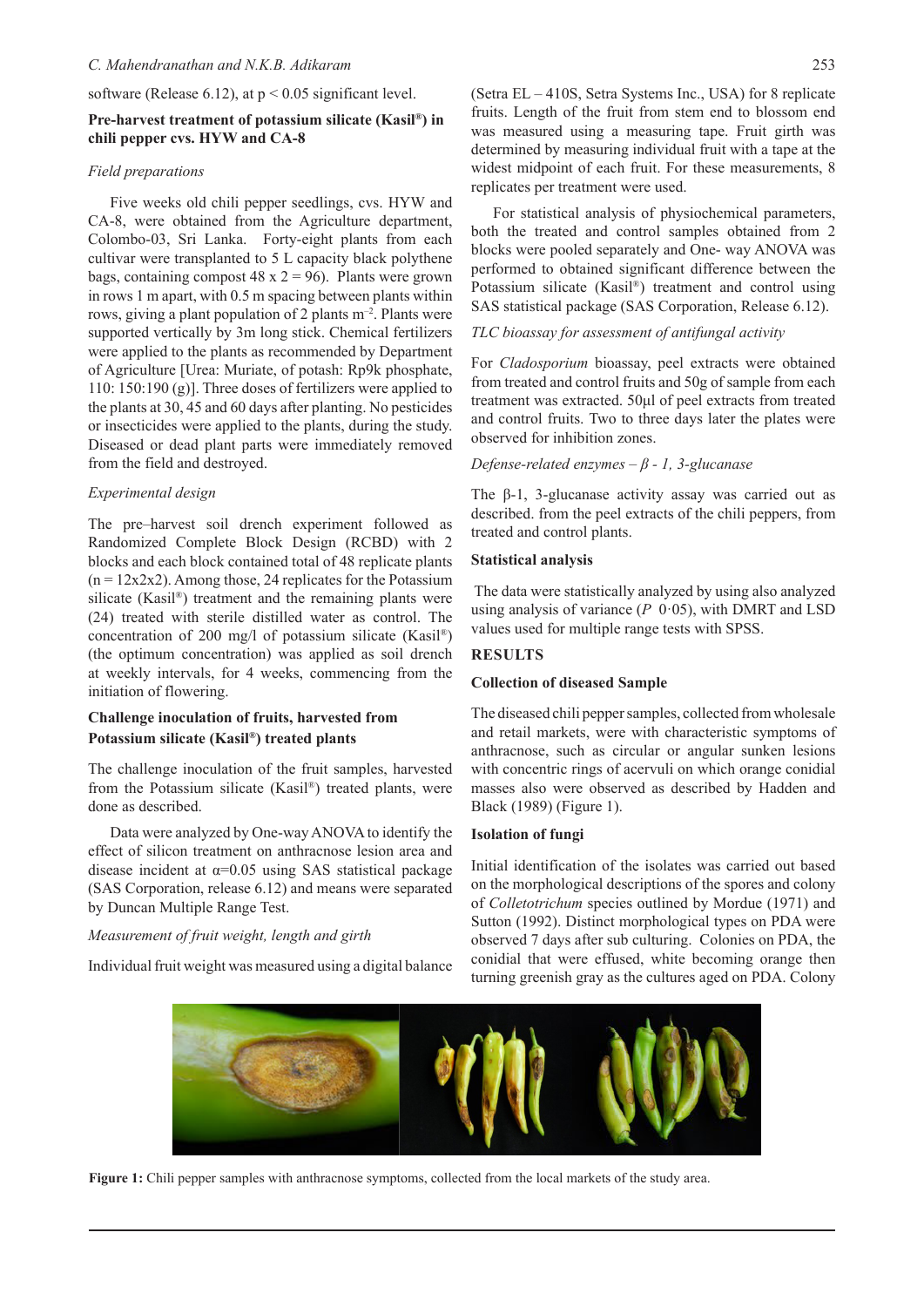reverse was brownish orange to black. Bright orange spore masses were produced outward from the center of the colony. Older cultures developed black acervuli around the center of the colony. No setae were observed. Mycelia were branched, septate and hyaline. In addition, *C. acutatum* was identified from the conidial characteristics; hyaline, unicellular, and cylindrical with obtuse apices and tapering bases. The monoconidial culture, obtained from the single spore isolation also confirmed the similar morphological characteristics of *C. acutaum* and was used in the rest of the experiments throughout the study unless otherwise stated.

## **Pathogenicity of** *C. acutatum***, isolated from diseased pepper samples**

The isolate of *C. acutatum* produced typically necrotic, sunken anthracnose symptoms on both unwounded and wounded chili of both cultivars. The initial symptom was observed on wound inoculated fruits 3 days after inoculation (DAI) in Cv. HYW and severe sunken symptoms were observed 5 DAI (Figure 2).

However, the anthracnose development was commenced 3 and 5 DAI in cv. CA-8 in the wounded and unwounded



**Figure 2:** Pathogenicity of *C. acutatum* on chili peppers (cvs. CA-8 and HYW) 5, 7 and 9 DAI.

| DAI                                           |                      |        | 6                    |        |                      |        | 8                    |        |
|-----------------------------------------------|----------------------|--------|----------------------|--------|----------------------|--------|----------------------|--------|
| <b>Concentration of</b><br>silicon $(mg/l)$ . | LA(cm <sup>2</sup> ) | $%$ DR | LA(cm <sup>2</sup> ) | $%$ DR | LA(cm <sup>2</sup> ) | $%$ DR | LA(cm <sup>2</sup> ) | $%$ DR |
| $\theta$                                      | $0.79*$              | $---$  | 1.92 <sup>a</sup>    | $---$  | $4.62$ <sup>a</sup>  | $---$  | $5.74$ <sup>a</sup>  | $---$  |
| 50                                            | 0.33 <sup>b</sup>    | 55     | 0.75 <sup>b</sup>    | 59     | 3.22 <sup>a</sup>    | 30     | 4.18 <sup>a</sup>    | 27     |
| 200                                           | 0.30 <sup>b</sup>    | 62     | 0.67 <sup>b</sup>    | 63     | 2.19 <sup>b</sup>    | 53     | 3.78 <sup>a</sup>    | 34     |
| 400                                           | 0.37 <sup>b</sup>    | 54     | 1.12 <sup>b</sup>    | 39     | 3.37 <sup>ab</sup>   | 27     | 4.14 <sup>a</sup>    | 26     |
| 1000                                          | 0.39 <sup>b</sup>    | 51     | $1.43$ ab            | 26     | $3.86$ <sup>ab</sup> | 16     | $4.62$ <sup>a</sup>  | 22     |

**Table 1:** Effect of postharvest treatment of potassium silicate (Kasil®) on the anthracnose development in *C.annuum* cv. HYW.

\*Means of each column, followed by the same letters for Lesion Area development in each treatment, are not significantly

different according to Duncan's multiple ranger test (p<0.05). LA-Lesion Area (cm<sup>2</sup>), % DR - % Disease Reduction

**Table 2:** Effect of postharvest treatment of potassium silicate (Kasil®) on the anthracnose development in chili pepper cv.CA-8.

| DAI                                                            |                      |        | 8                    |        | $\mathbf Q$          |        | 10                   |        |
|----------------------------------------------------------------|----------------------|--------|----------------------|--------|----------------------|--------|----------------------|--------|
| <b>Concentration of</b><br>potassium silicate<br>(Kasil@)mg/l) | LA(cm <sup>2</sup> ) | $%$ DR | LA(cm <sup>2</sup> ) | $%$ DR | LA(cm <sup>2</sup> ) | $%$ DR | LA(cm <sup>2</sup> ) | $%$ DR |
| $\overline{0}$                                                 | $0.64*$              | $---$  | 1.02 <sup>a</sup>    | $---$  | 2.86 <sup>a</sup>    | $---$  | 4.22 <sup>a</sup>    | $---$  |
| 50                                                             | 0.26 <sup>b</sup>    | 59     | $0.52^{\rm b}$       | 49     | $1.84^{\circ}$       | 36     | 3.98 <sup>a</sup>    | 28     |
| 200                                                            | 0.24 <sup>b</sup>    | 62     | 0.48 <sup>b</sup>    | 53     | 1.66 <sup>b</sup>    | 42     | 3.58 <sup>a</sup>    | 30     |
| 400                                                            | 0.27 <sup>b</sup>    | 58     | $0.72^{ab}$          | 30     | 2.09 <sub>ab</sub>   | 27     | $3.64$ <sup>a</sup>  | 18     |
| 1000                                                           | 0.31 <sup>b</sup>    | 52     | $0.75^{ab}$          | 26     | $2.66^{ab}$          | 20     | $3.82^{\rm a}$       | 20     |

\*Means of each column, followed by the same letters, for lesion area development in each treatment, are not significantly different according to Duncan's multiple ranger test (p<0.05). LA-Lesion Area (cm<sup>2</sup>), % DR - % Disease Reduction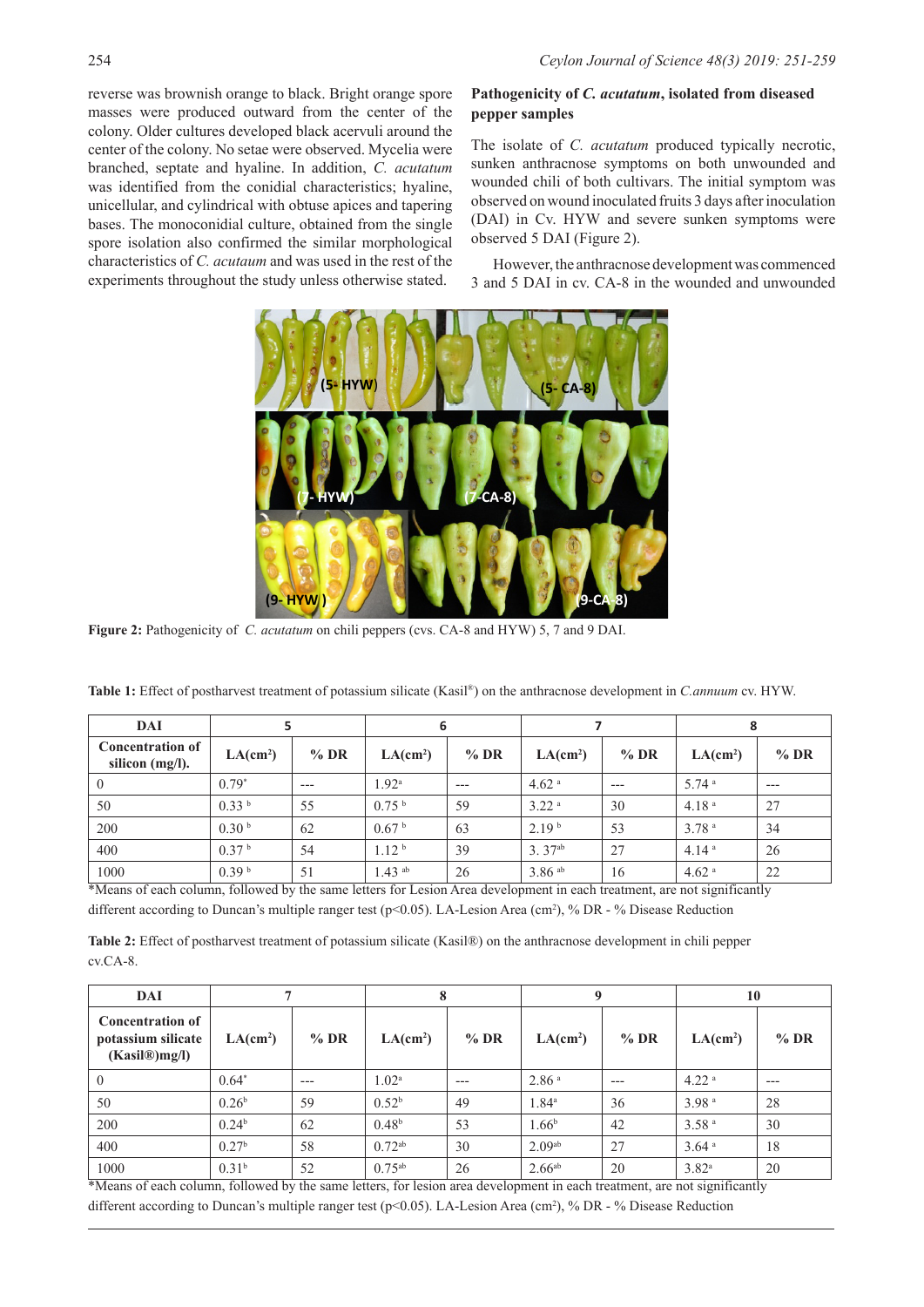fruit samples, respectively. and the lesion diameter was measured in both cultivars at 24 hours intervals.

#### **Potassium silicate (Kasil®) treatment and anthracnose disease assessment**

Reduction in lesion area was observed in all 3 treatments (100, 200 and 400 mg/l) compared to the untreated fruits of both cultivars. Also, the percentage disease reduction (%DR) was higher in all the treatments, compared to control fruits of either cultivars (Table 1 & 2). However, the treatment with the concentration of 200mg/l potassium silicate (Kasil®) showed better reduction in disease severity and % DR among all three treatment. As shown in table 2, cv. CA-8 showed the greater disease reduction and more than 50% protection up to 8 DAI at 200mg/l.

As shown in table 2, cv. CA-8 showed the greatest disease reduction and more than 50% protection was observed until 8 DAI at 200mg/l.

## **Determination of antifungal activity of potassium silicate (Kasil®)**

The results of spore germination test indicated that there was no significant reduction in conidia germination observed up to 200 mg/l of the concentrations of potassium silicate (Kasil®) treatments (Figure. 3), whereas reduction in spore germination was observed at higher concentrations  $(400 \text{ and } 1000 \text{ mg/l})$  of potassium silicate (Kasil®).

## **Challenge inoculation and assessment of disease development of fruits, from Potassium silicate (Kasil®) treated plants**

Fruit samples of cv. HYW, from Potassium silicate (Kasil®) treated plants, showed the disease initiation on the 5 DAI, whereas that of from control plans was 4 DAI (Table 3). Although, disease reduction was observed in the cv. HYW, there was no significant differences in disease severity was observed between the treated and control fruits (Table 3). However, disease initiation was delayed until 8 DAI, in cv. CA-8 and 87% of the untreated (control) fruits was diseased at this stage but only 54% of the fruit samples, obtained from the treated plants, were diseased at 8 DAI (Table 4).

Also, 100% disease reduction was achieved in treated fruits of cv. CA-8, up to 8 DAI, whereas that of control was only up to 5 DAI (Table 4).

#### **Measurement of fruit weight, length and girth**

As shown in the table 5, no significant difference was



Figure 3: Antifungal effect of potassium silicate (Kasil®) on germination of conidia of *C.acutatum*

**Table 3:** Effect of potassium silicate soil-drench treatments (200mg/l) on severity and anthracnose disease incidence in challenge inoculated *C. annum* (cv. HYW) with *C. accutatum*.

|                      |                   |                   | Disease severity [Lesion area (cm)] |                   |                   | Disease incidence $(\% )$ |                    |                    |                    |                      |
|----------------------|-------------------|-------------------|-------------------------------------|-------------------|-------------------|---------------------------|--------------------|--------------------|--------------------|----------------------|
| Days                 |                   |                   |                                     |                   |                   | 4                         |                    |                    |                    |                      |
| Control              | 0.11 <sup>a</sup> | 0.59 <sup>a</sup> | 1.89ª                               | 2.34 <sup>a</sup> | 2.87 <sup>a</sup> | 8.77 <sup>a</sup>         | $42.70^{\circ}$    | 74.80 <sup>a</sup> | 88.67 <sup>a</sup> | 98.54 <sup>a</sup>   |
| Treated<br>% disease | 00 <sup>b</sup>   | $0.12^a$          | 0.62 <sup>a</sup>                   | .81 <sup>a</sup>  | .68 <sup>a</sup>  | 00 <sup>b</sup>           | 27.20 <sup>a</sup> | 69.98 <sup>a</sup> | 81.60 <sup>a</sup> | $96.44$ <sup>a</sup> |
| Reduction            | 100               | 85                | 65                                  | 50                | 40                |                           |                    |                    |                    |                      |

**Table 4:** Effect of potassium silicate soil-drench treatments (200mg/l) on severity and anthracnose disease incidence in challenge inoculated *C. annum* (cv. CA-8) with *C. acutatum*.

| Days                 |                 |                 |                   | Disease severity [Lesion area (cm)] | Disease incidence $(\% )$ |                 |                    |                    |
|----------------------|-----------------|-----------------|-------------------|-------------------------------------|---------------------------|-----------------|--------------------|--------------------|
|                      | 6               |                 |                   | Q                                   |                           |                 |                    |                    |
| Control              | $0.16^{\circ}$  | $0.46^{\circ}$  | 1.19              | .69 <sup>a</sup>                    | 7.67 <sup>a</sup>         | $32.70^{\circ}$ | 87.00a             | 97.62 <sup>a</sup> |
| Treated<br>% disease | 00 <sup>b</sup> | 00 <sup>b</sup> | 0.22 <sup>b</sup> | 0.84 <sup>b</sup>                   | 00 <sup>b</sup>           | 00 <sup>b</sup> | 53.98 <sup>b</sup> | 70.86 <sup>b</sup> |
| Reduction            | 100             | 00              | 100               | 00                                  |                           |                 |                    |                    |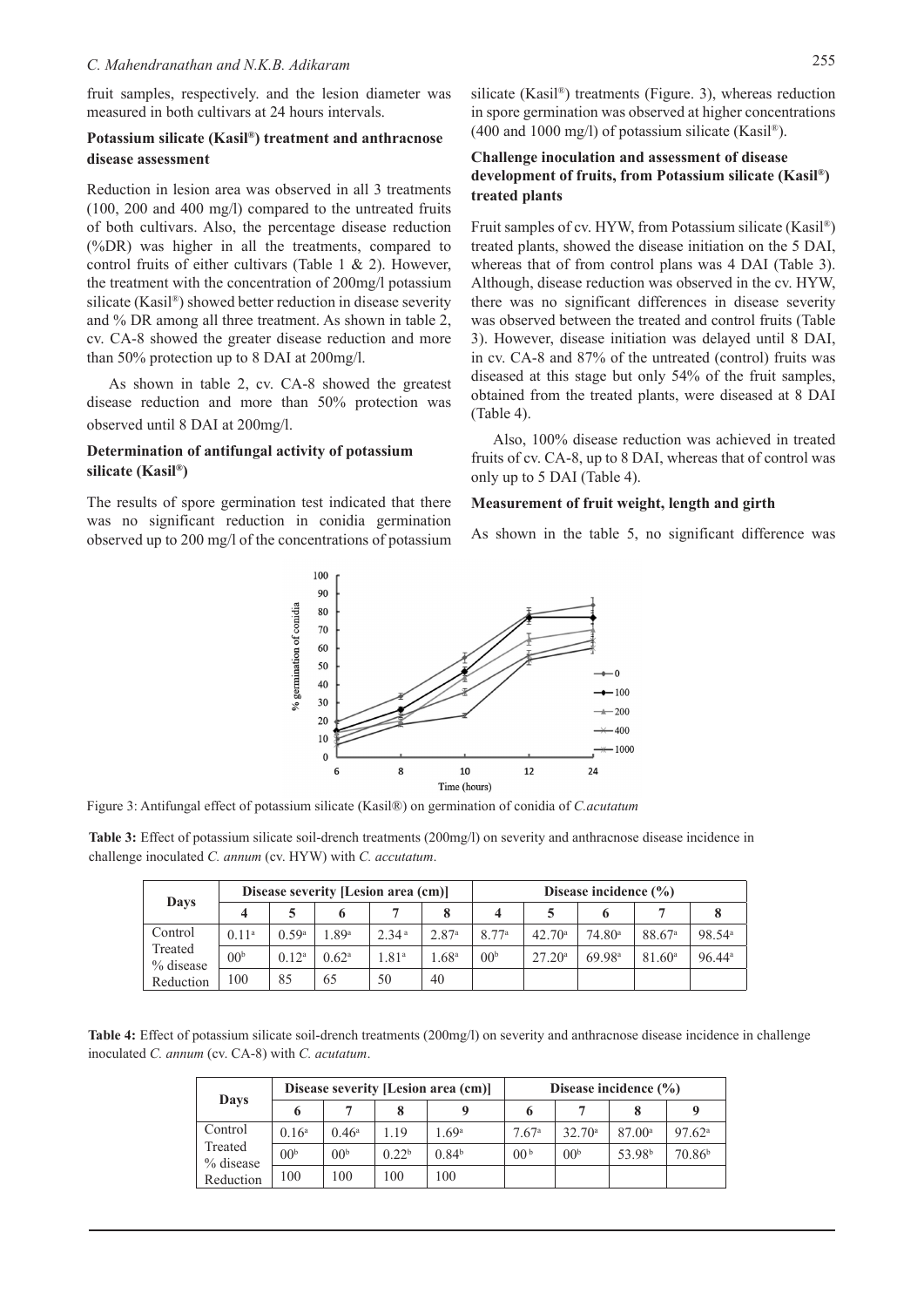**Table 5:** Effect of Silicon soil drench treatment on the number, fresh weight, length and diameter ratio of chili pepper, cv. HYW.

|                        | Control         | <b>Treated</b>  |
|------------------------|-----------------|-----------------|
| Fruit number           | 42"             | 47ª             |
| Fresh weight $(g)$     | 66 <sup>a</sup> | 58 <sup>a</sup> |
| Fruit Diameter: Length | $1 \ 10^a$      | 113a            |

\*Pairwise mean values, followed by the same letters for yield parameters among treatments, are not significantly different according to Duncan's multiple ranger test (p<0.05). DR- Disease Reduction.



 $TI_2 CI_2 C_0$   $T_0$   $T_2$ 

**Figure 4:** TLC chromatograph of crude ethyl acetate extract of the peel of chili pepper (50 µl spots) treated with potassium silicate (Kasil®) .

C0 – Control and non – inoculation, T0 - Treated and 0 days after harvest, T2 – Treated and 2 days after harvest TI2- Treated and 2 days after inoculation with *C.acutatum*, CI2 – Control and 2 days after Inoculation with *C.acutatum*.



Concentration of silicon (mg/l)

**Figure 5:** β-1,3-glucanase activity of extract of chili pepper treated with potassium silicate (Kasil®). CI - Control & 4 DAI; TI - Treated & 4 DAI; T - Treated & No Inoculation; C - Control & No Inoculation

observed in the number of fruits harvested, weight, diameter and length in the Potassium silicate (Kasil®) treated fruits, compared with the untreated fruits of either cvs.CA-8 and

### **Assessment of enhanced defense responses due to Potassium silicate (Kasil®) treatment**

HYW.

As per the results of this experiment, potassium silicate (Kasil®) treated peel extract contained three antifungal zones, with  $R_f = 0.02 - 0.06, 0.071 - 0.83$  and 0.12. However, the antifungal activity observed at  $R_f = 0.12$  diminished after three days, showing it was relatively less prominent. Whereas, the remaining two antifungal zones at  $R_f = 0.02$ -0.06, 0.071-0.83 were more prominent. However, these two

zones were relatively larger in the peel extract of treated fruits and were challenge inoculated with *C.acutatum* for two days (Figure 4).

Moreover, the non-treated (control) but challenge inoculated peel extract also showed the inhibition zones and but less prominent when compared to the treated and inoculated peel extract. In contrast, the non-treated and noninoculated peel extract did not show any antifungal zones during the bioassay with *C. cladosporioides*. These results indicate the enhanced level of phytoalexin accumulation in the chili pepper fruits, harvested from Potassium silicate (Kasil®) treated plants.

Moreover, the non-treated (control) but challenge inoculated peel extract also showed the inhibition zones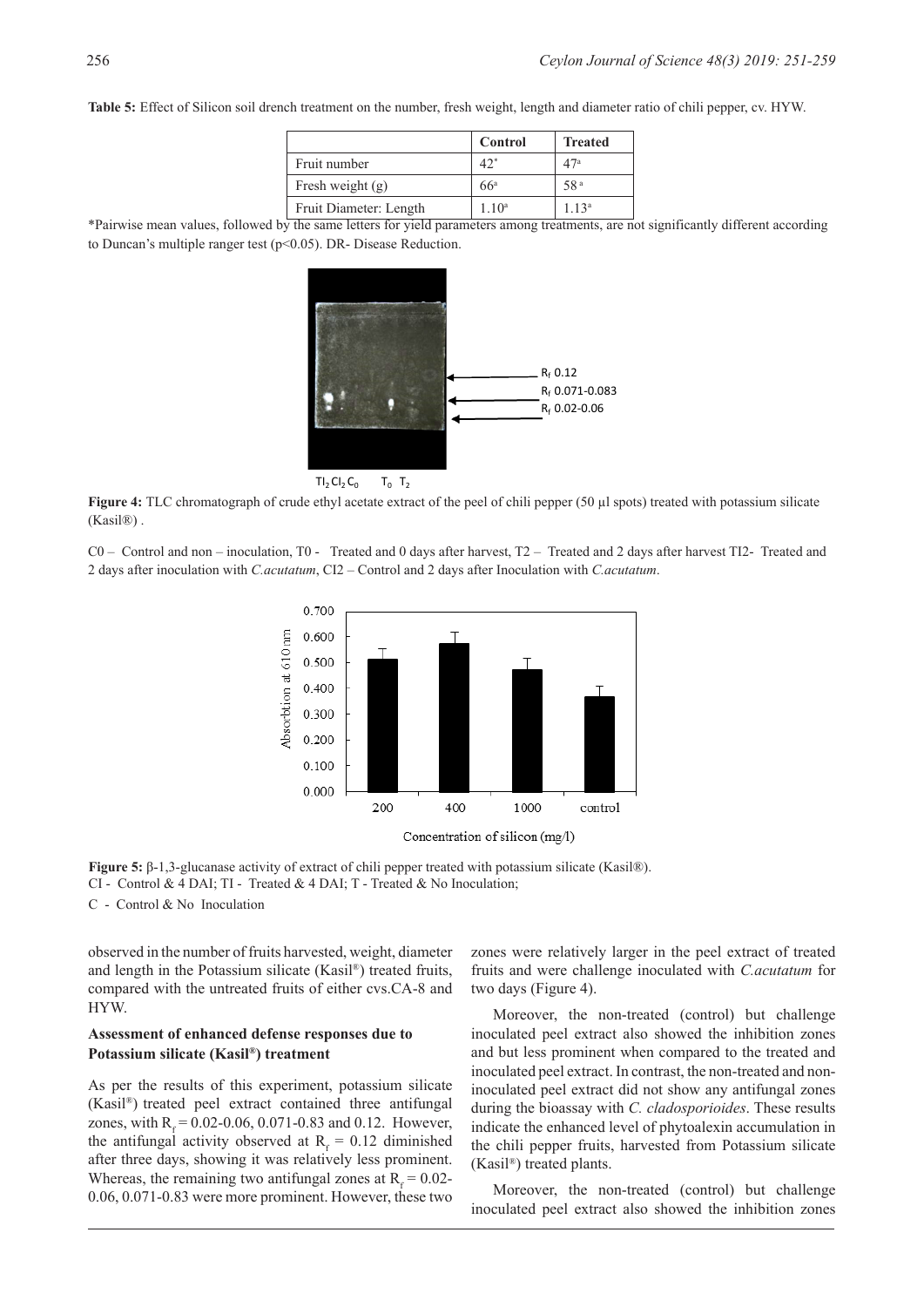and but less prominent when compared to the treated and inoculated peel extract. In contrast, the non-treated and noninoculated peel extract did not show any antifungal zones during the bioassay with *C. cladosporioides*. These results indicate the enhanced level of phytoalexin accumulation in the chili pepper fruits, harvested from Potassium silicate (Kasil®) treated plants.

#### **Induction of defense related enzymes**

The peel extracts of chili pepper fruit samples, harvested from Potassium silicate (Kasil®) treated plants showed higher β-1,3-glucanase activity, compared to that of nontreated (control) plants (Figure 5).

### **DISCUSSION**

The isolation of pathogen of *C. annuum*, revealed that the species associated with anthracnose in chili pepper (*C.annuum)* was *Colletotrichum acutatum*. Mahendranathan *et al* (2012), reported the association of *C. acutatum* in anthracnose of *C.annuum* in Sri Lanka, as the first time.

The results of this study reveal that the soil amendments with Potassium silicate (Kasil®) could enhance resistance response in chili peppers. As observed in the results, control of anthracnose disease was observed with all concentration of Potassium silicate (Kasil®), tried in this experiment (20, 200, 400, 1000 mg/l). However, the concentration that gave the better control was 200 mg/I. This concentration was able to reduce anthracnose lesion area by 100 **-** 40 % from 4 DAI to 10 DAI, compared to the untreated controls. In addition, the fruit samples, collected from the Potassium silicate (Kasil®) treated plants showed the delay in disease symptom initiation in both cultivars, on challenge inoculation with *C. acutatum*. Studies by Bowen *et al*. (1992), Yu and Du (2009) and Abraham (2010) showed that pre-harvest or post-harvest silicon application either inhibiting or delaying the growth and development of the mycelium of the pathogen.

According to Wang *et al.* (2017) potassium silicate could act as a modulator influencing plant defense responses that leads to induced resistance in plants. Nevertheless, Vivancos *et al*. (2015) stated that potassium silicate involves in the metabolic processes of plant–pathogen interaction and thus induces the resistance response in plant diseases by activating defense genes of host plants. Jayawardana *et al.*  (2015), reported that the amendment of nutrient solution with silicon, enhanced the resistance in chili pepper due to the concentrations of cell wall-bound phenolic compounds and cuticle thickness in fruit from plants, treated with Si.

Past research evidences also support the effect of silicon in enhancing the host resistance upon challenge inoculation with several fungal pathogens (Rodrigues *et al*., 2015; Wang, *et al*., 2017).

As per the result of the TLC bioassay, a variation was observed in inhibition zones compared to that of the control. That is larger inhibition zones were observed in the potassium silicate treated (Si<sup>+</sup>) and challenge inoculated peel extract when compared with the non-treated (Si-), challenge inoculated peel extracts and also non-treated

and non-inoculated extracts as well. As per the study by Adikaram *et al*. (1982:1983) phytoalxins such as capsidiol and capsicannol, accumulated in chili pepper tissue, with potassium silicate (Kasil®) treatment from *Glomerella cingulata* mycelial walls. Disease severity is reduced in the Si-treated plants with higher activity of protective enzymes (POD, PPO and PAL) in leaves of rice (Cai *et al*., 2008), and cucumber (Liang *et al*., 2005). These enzymes play an important role in regulating the production of accumulation of antifungal compounds, phytoalexins and pathogenesisrelated proteins in plants. The results of this experiment reveal the possibility of inducing the antifungal compounds by potassium silicate application and might have involved to the reduction in lesion diameter in chili pepper and also delay in disease development.

In addition, as per the results of this study, compared to the extracts of non-treated tissues, there was an increase level of in *β-1,* 3-glucanase in the extract of the Potassium silicate (Kasil®) treated and challenge inoculated fruit peel extracts. Similar observations have also been reported by Li *et al*. (2012), Farahani *et al*. (2013) and Polanco *et al*. (2014). Further, Rahman *et al*. (2015) stated that Sitreatment enhances the of phenolic acids and involved in enhancing resistance to gray leaf spot disease in perennial ryegrass (Magnaporthe oryzae) pathosystems.

Further, as per the field experiments, no significant difference was observed in the number of fruits harvested, weight, fruit diameter and length between the Potassium silicate (Kasil®) treated and untreated plants of both the cultivars. Thus, in summary it can be mentioned that preharvest treatment with Potassium silicate (Kasil®), as the pre-harvest soil drench, significantly controls anthracnose diseases development of the harvested chili pepper fruits of cvs. HYW and CA-8. This enhanced disease resistance was attributed in chili peppers, through potassium silicate (Kasil®) treatment and was found the greater accumulation of phytoalexins and increased level of β-1, 3-glucanases which might have played the role in enhanced resistance against anthracnose disease.

Thereby, there have been enough evidences proved that the pre-harvest or post-harvest of potassium silicate (Kasil®), the silicon, application can be an approach in controlling mainly the fungal diseases in plant produce by inhibiting or delaying the growth and development of the mycelium of the pathogen. Further, it has also been shown that the silicon-induced resistance against infections is mainly attributed to the mechanical and chemical defense and can be a promising alternative to the fungicidal application in controlling such diseases.

#### **CONCLUSION**

Soil amendment of Potassium silicate (Kasil®) significantly delayed the anthracnose disease development and the disease severity in *Capsicum annum* L. fruits by enhancing the natural disease resistance. Potassium silicate (Kasil®) treated fruits, inoculated with *C. acutatum* after harvest, showed greater accumulation of phytoalexins and increased level of  $β-1$ , 3-glucanase in fruit tissue.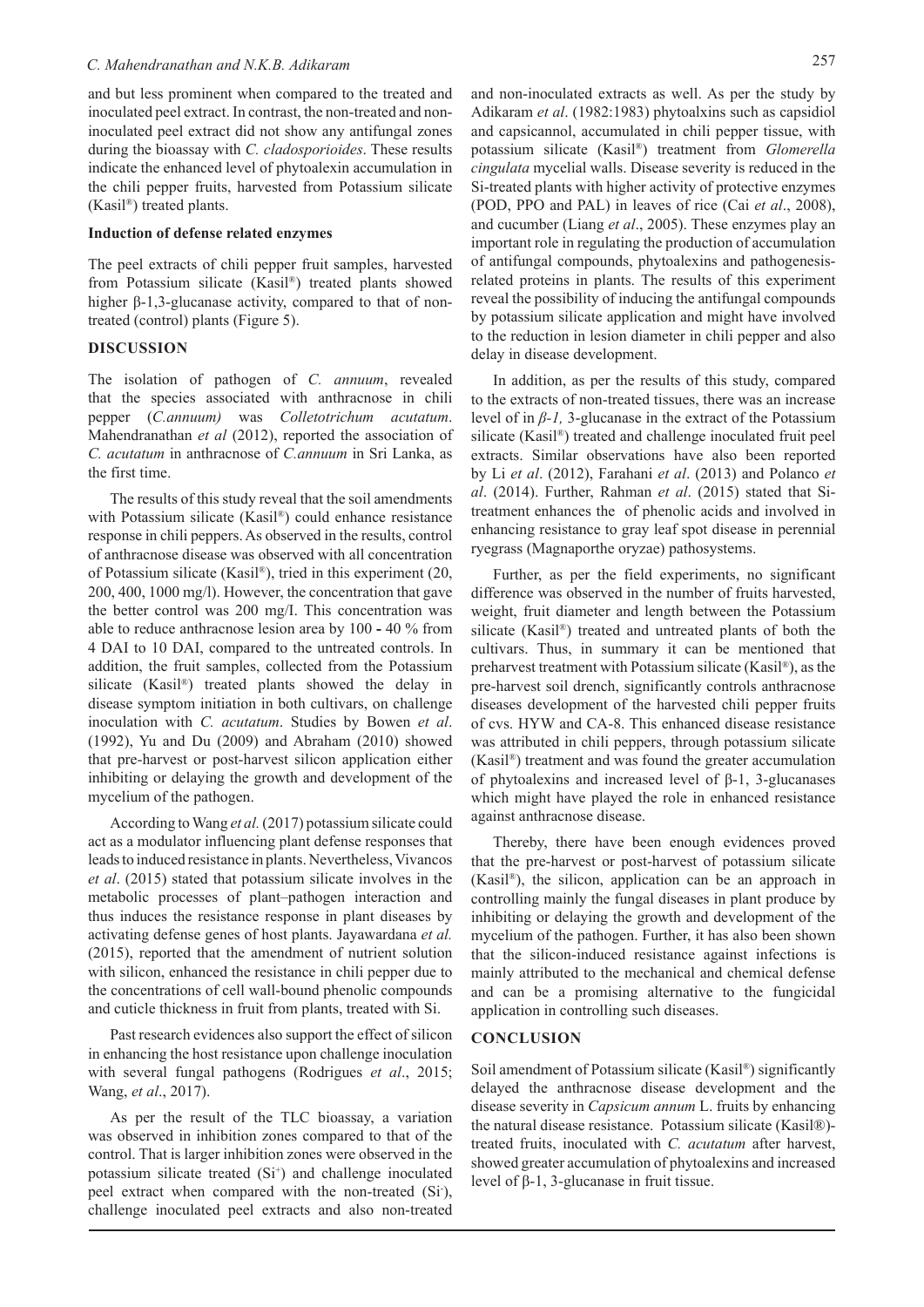## **ACKNOWLEDGMENT**

Prof. RLC Wijesundera, Senior Professor of Plant Pathology, Department of Plant Sciences, University of Colombo, Sri Lanka, is being sincerely acknowledged for his guidance and providing the necessary facilities at this department for this research work. The Staff of the same department also greatly acknowledged for their assistance to complete this research at this department.

## **REFERENCES**

- Abraham, A.O. (2010). Integrated use of yeast, hot water and potassium silicate treatments for the control of postharvest green mould of citrus and litchi (Unpublished doctoral dissertation). University of KwaZulu-Natal Pietermaritzburg, Republic of South Africa.
- Abraham, A.O. (2010). Integrated use of yeast, hot water and potassium silicate treatments for the control of postharvest green mould of citrus and litchi (Doctoral dissertation).
- Adikaram, N.K.B., Averil, E. Brown and Swinburne, T.R (1982). Phytoalexin involvement in the latent infection of *Capsicum annuum* L. fruit by *Glomerella cingulata (Stonem.). Physiological Plant Pathology* **21:** 161-170.
- Adikaram, N.K.B., Averil E Brown and Swinburne T.R. (1983). Observations on infection of *Capsicum annuum* L. fruit by *Glomerella cingulata* and *Colletotrichum capsici*. *Transactions of British Mycological Society* **80**(3)**:** 395-401.
- Bi, Y., Tian, S.P., Guo, Y.R., Ge, Y.H. and Qin, G.Z. (2006). Sodium silicate reduces postharvest decay on Hami melons induced resistance and fungistatic effects. *Plant disease* **90**(3): 279-283.
- Bowen, P., Menzies, J. and Ehret, D. (1992). Soluble silicon sprays inhibit powdery mildew development on grape leaves. *Journal of the American Society for Horticultural Science* **117**(6): 906-912.
- Cai K., Gao D., Luo S., Zeng R., Yang J., Zhu X. (2008). Physiological and cytological mechanisms of siliconinduced resistance in rice against blast disease. *Physiological Plant* Pathology **134**: 324-333.
- Dann, E.K. and Deverall B.J. (2000). Activation of systemic disease resistance in pea by an avirulent bacterium or a benzothiadiazole, but not by a fungal leaf spot pathogen. *Plant Pathology* **49**(3): 324-332.
- Farahani, L., Etebarian, H.R., Sahebani, N. and Aminian, H. (2013). Induction of defense responses in apple fruit treated with *Pichia guilliermondii* and silicon against *Penicillium expansum*. *International Journal of Agronomy and Plant Production* **4**(1): 1-6.
- French-Monar, R. D., Rodrigues, F. A., Korndorfer, G. H. and Datnoff, L. E. (2010). Silicon suppresses *Phytophthora* blight development on bell pepper. *Journal of Phytopathology* **58:** 554-560.
- Hadden, J.F. and Black, L.L. (1989). Anthracnose of Pepper Caused by *Colletotrichum* spp. *Proceeding of the International Symposium on Integrated Management Practices: Tomato and Pepper Production in the Tropics; Taiwan: Asian Vegetable Research and Development Centre*; 189-199.

Heil, M., Hilpert, A., Kaiser, W. and Linsenmair, K.E.

2000. Reduced growth and seed set following chemical induction of pathogen defence: Does systemic acquired resistance (SAR) incur allocation costs? *Journal of Ecology* **88**: 645-654.

- Huang G.C., Roberts, P.D. and Datnoff, L.E. (2011). Silicon suppresses *Fusarium* crown and root rot of tomato. *Journal of Phytopathology* **159:** 546-554.
- Jayawardana, H.A.R.K., Weerahewa, D. and Saparamadu, J. (2015). Enhanced resistance to anthracnose disease in chili pepper (Capsicum annuum L.) by amendment of the nutrient solution with silicon. *Journal of Horticultural Science and Biotechnology* **90**(5): 557- 562.
- Klarman and Stanford, 1968. W.L. Klarman, J.B. Stanford. Isolation and purification of an antifungal principle from infected soyabeans. *Life Sciences* **7**: 1095-1103.
- Li, W., Bi, Y., Ge, Y., Li, Y., Wang, J. and Wang, Y. (2012). Effects of postharvest sodium silicate treatment on pink rot disease and oxidative stress-antioxidative system in muskmelon fruit. *European Food Research and Technology* **234**(1): 137-145.
- Liang Y.C., Sun, W., Si, J. and Römheld, V. (2005). Effects of foliar-and root-applied silicon on the enhancement of induced resistance to powdery mildew in *Cucumis sativus*. *Plant Pathology* **54**: 678-685.
- Ma, J.F. and Takahashi, E. (2002). *Soil, fertilizer, and plant silicon research in Japan*, 1st edition, Elsevier Science, Amsterdam, Netherlands.5-85.
- Mahendranathan, C., Wijesundera, R.L.C. and Adikaram**,**  N.K.B. (2012). Association of *Colletotrichum acutatum* in the Anthracnose Disease of Chili (*Capsicum annuum* L.) in Sri Lanka. *3rd Global Conference, Indian Society of Mycology and Plant Pathology*, Udaipur, India*:* **55**  (Abs).
- Mordue, J.E.M. (1971). *Colletotrichum capsici*. [CMI description of pathogenic fungi and bacteria. No.**32**; 317
- Pakdeevaraporn, P., Wasee, S., Taylor, P.W.J., Mongkolpornm, O. 2005. Inheritance of resistance to anthracnose caused by *Colletotrichum capsici* in *Capsicum*. *Plant Breeding* **124**: 206-208.
- Polanco, L.R., Rodrigues, F.A., Nascimento, K.J., Cruz, M. F., Curvelo, C.R., DaMatta, F.M. and Vale, F.X. (2014). Photosynthetic gas exchange and antioxidative system in common bean plants infected by *Colletotrichum lindemuthianum* and supplied with silicon. *Tropical Plant Pathology* **39**(1): 35-42.
- Rahman, A., Wallis, C.M. and Uddin, W. (2015). Siliconinduced systemic defense responses in perennial ryegrass against infection by *Magnaporthe oryzae*. *Phytopathology* **105**: 748-757.
- Rodrigues, F.A., Polanco, L.R., Duarte H.S.S., Resende, R.S. and Do Vale, F.X.R. (2015). Photosynthetic gas exchange in common bean submitted to foliar sprays of potassium silicate, sodium molybdate and fungicide and infected with *Colletotrichum lindemuthianum*. *J. Phytopathol.* **163**: 554-559.
- Van Loon, L.C., Rep, M. and Pieterse,C.M.J. 2006. Significance of inducible defense related proteins in infected plants. *Annual Review of Phytopathology* **44**: 135-162.